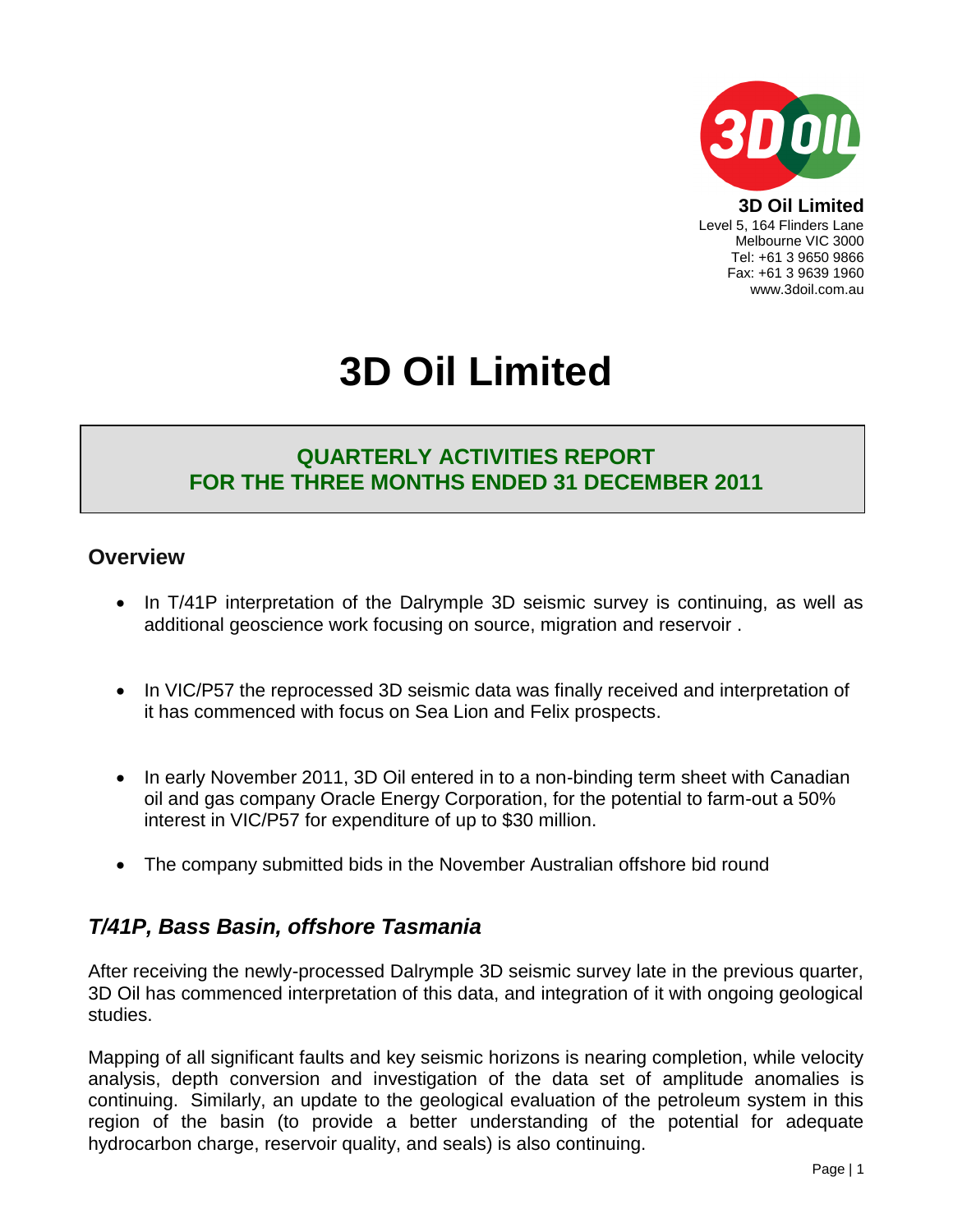

*Location of 3D Oil exploration permits*

# *VIC/P57, Gippsland Basin, offshore Victoria*

During the December quarter the company finally received the long-awaited reprocessed 3D seismic data over much of VIC/P57 and selected adjacent areas and interpretation of this data set has commenced.

The clearer imaging of the subsurface, especially in the lower Latrobe Group, is enabling an improved re-interpretation, which is already resulting in a far more confident delineation of the deeper structural configuration across the permit. In conjunction with ongoing geological studies, this work is feeding in to a more rigorous assessment of all prospects and leads, with much of the initial focus being on the Sea Lion and Felix prospects, which remain the prime candidates for exploratory drilling.

In early November 2011, 3D Oil announced it has entered into a non-binding term sheet with Canadian oil and gas company, Oracle Energy Corporation ("OEC") for OEC to farm-in to the VIC/P57 permit. OEC can potentially earn 50% in the permit by drilling two wells with a total carried expenditure of up to \$30 million, or drilling one well for up to \$15 million and contributing the remaining capital to other activities in the permit, such as developing the West Seahorse field.

3D Oil has agreed not to execute a transaction with another party before 17 February 2012, while OEC conducts its due diligence. OEC will have the choice to become operator of the permit and, if doing so, will be required to prepare a Field Development Plan for West Seahorse and take responsibility for debt financing of the development.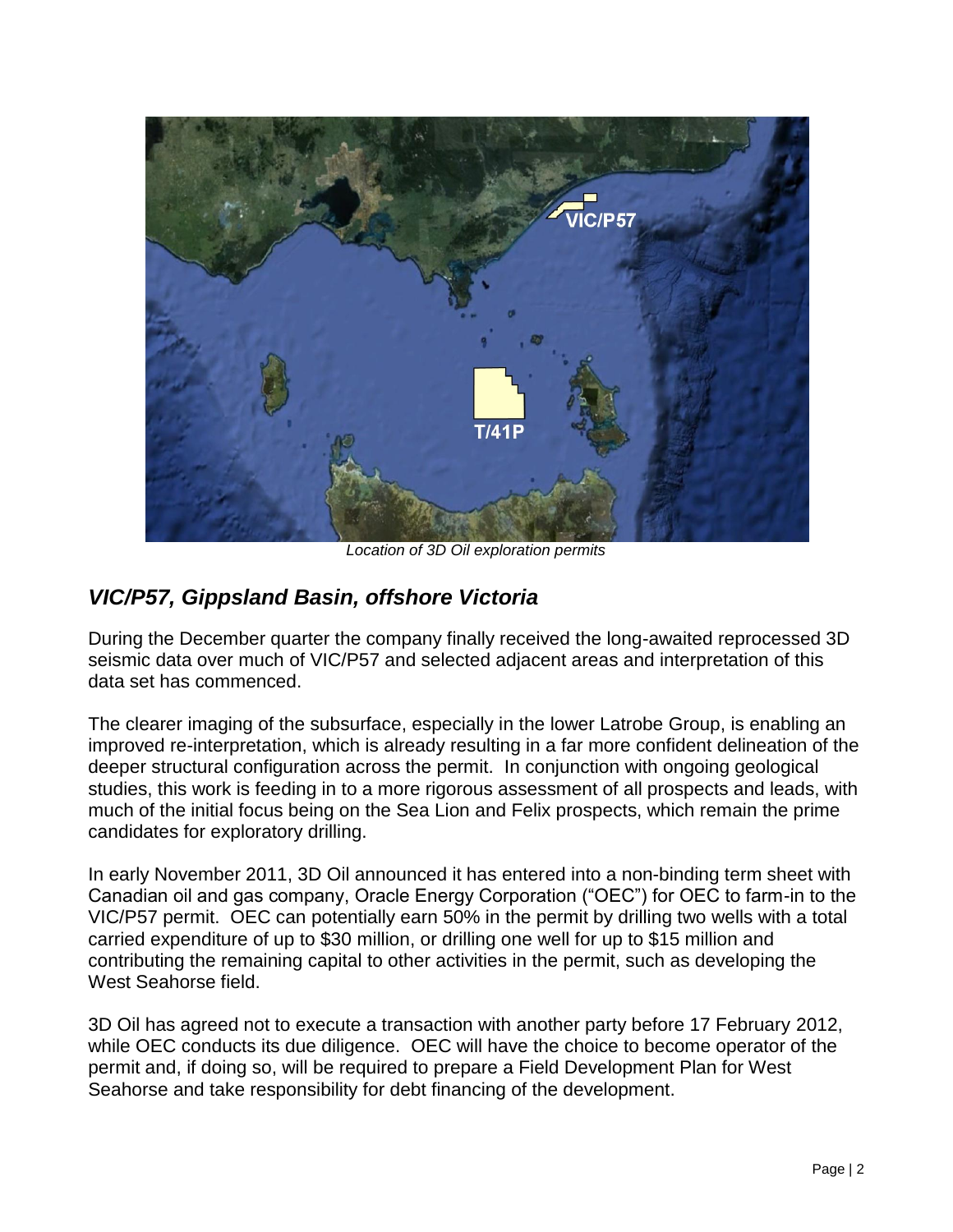

*Comparison of original and reprocess 3d data quality*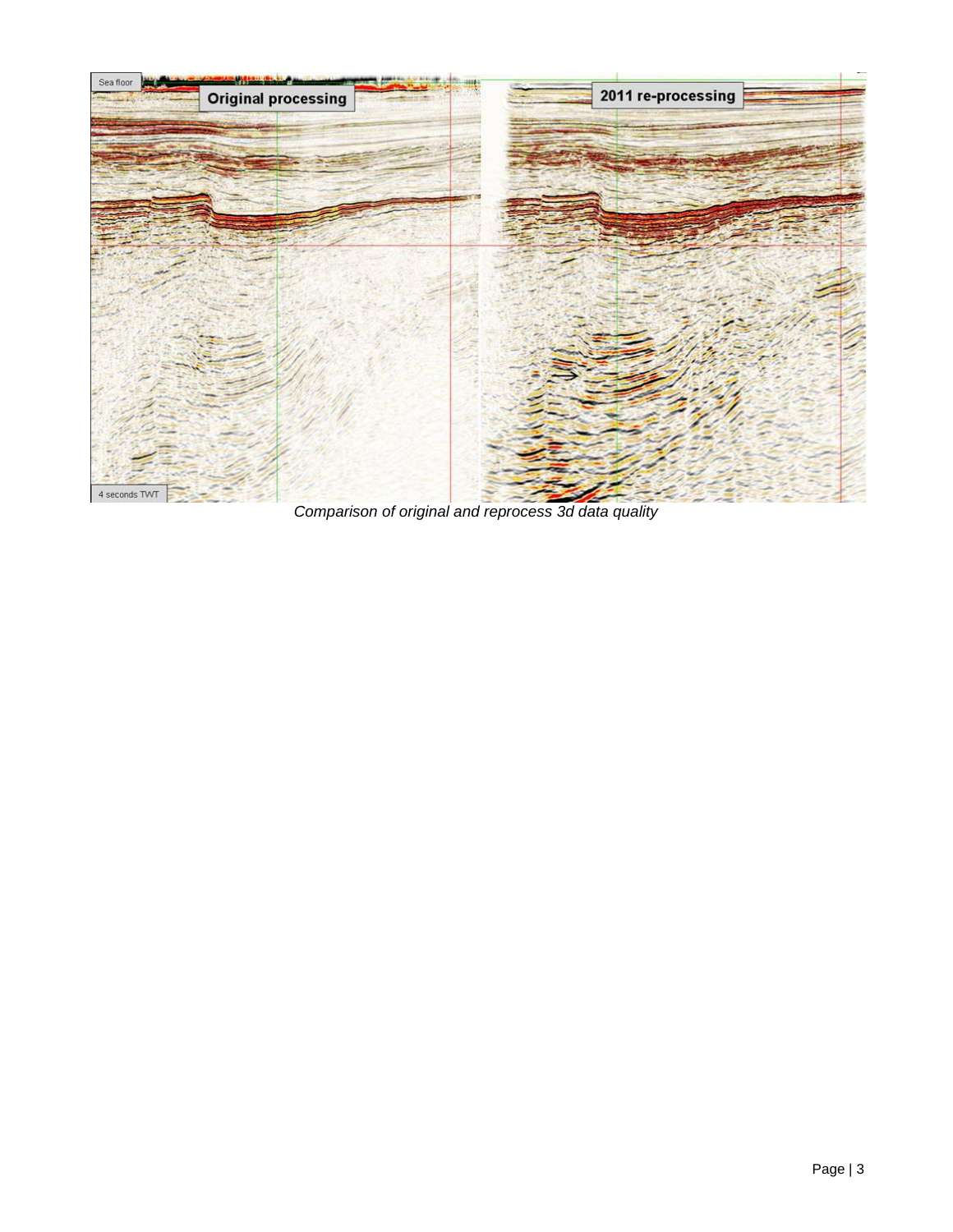# **Appendix 5B**

*Rule 5.3*

# **Mining exploration entity quarterly report**

Introduced 1/7/96. Origin: Appendix 8. Amended 1/7/97, 1/7/98, 30/9/2001 , 01/06/10.

| Name of entity        |  |  |
|-----------------------|--|--|
| <b>3D OIL LIMITED</b> |  |  |
|                       |  |  |

40 105 597 279 31 December 2011

ABN Quarter ended ("current quarter")

**Consolidated statement of cash flows**

| Cash flows related to operating activities |                                                                    | Current quarter<br>\$A | Year to date<br>$(6$ months)<br>\$Α |
|--------------------------------------------|--------------------------------------------------------------------|------------------------|-------------------------------------|
| 1.1                                        | Receipts from product sales and related debtors                    | 5,059                  | 11,243                              |
| 1.2                                        | Payments for                                                       |                        |                                     |
|                                            | (a) exploration and evaluation (net of refunds)<br>(b) development | (183, 973)             | (421,318)                           |
|                                            | (c) production                                                     |                        |                                     |
|                                            | (d) administration                                                 | (358, 686)             | (723, 022)                          |
| 1.3<br>1.4                                 | Dividends received<br>Interest and other items of a similar nature |                        |                                     |
|                                            | received                                                           | 33,833                 | 77,110                              |
| 1.5                                        | Interest and other costs of finance paid                           |                        |                                     |
| 1.6                                        | Income taxes paid                                                  |                        |                                     |
| 1.7<br>1.8                                 | <b>GST Refund</b><br>Refund of exploration deposit                 |                        |                                     |
|                                            |                                                                    |                        |                                     |
|                                            | <b>Net Operating Cash Flows</b>                                    | (503, 767)             | (1,055,987)                         |
|                                            | Cash flows related to investing activities                         |                        |                                     |
| 1.8                                        | Payment for purchases of:                                          |                        |                                     |
|                                            | (a)prospects/farmins                                               |                        |                                     |
|                                            | (b) equity investments<br>(c) other fixed assets                   |                        | (37, 567)                           |
|                                            |                                                                    |                        |                                     |
| 1.9                                        | Proceeds from sale of:                                             |                        |                                     |
|                                            | (a)prospects                                                       |                        |                                     |
|                                            | (b) equity investments<br>(c) other fixed assets                   |                        |                                     |
| 1.10                                       | Loans to other entities                                            |                        |                                     |
| 1.11                                       | Loans repaid by other entities                                     |                        |                                     |
| 1.12                                       | Other (provide details if material)                                |                        |                                     |
|                                            | Net investing cash flows                                           |                        | (37, 567)                           |
| 1.13                                       | Total operating and investing cash flows (carried                  |                        |                                     |
|                                            | forward)                                                           | (503,767)              | (1,093,554)                         |

<sup>+</sup> See chapter 19 for defined terms.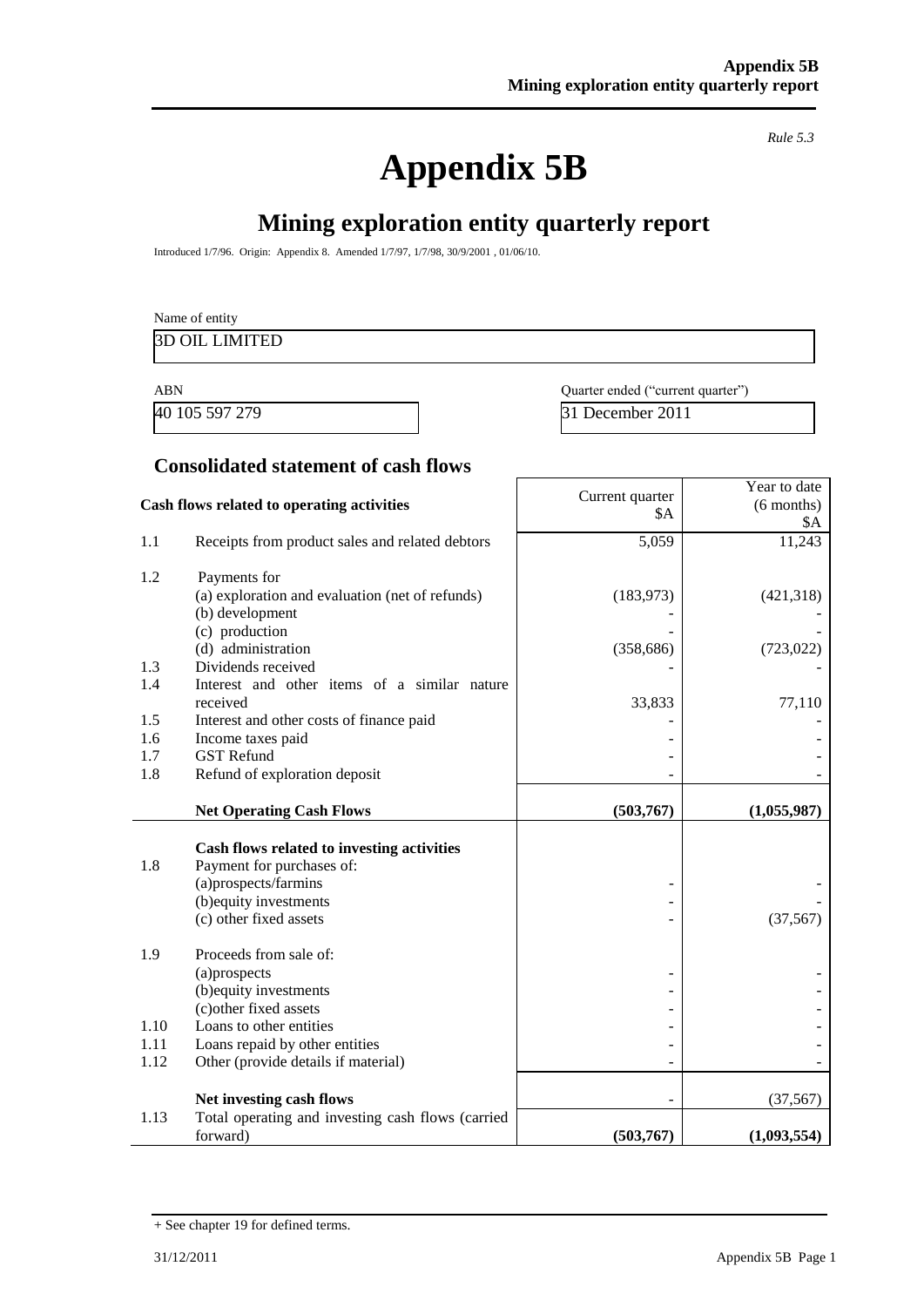| 1.13 | Total operating and investing cash flows   |            |             |
|------|--------------------------------------------|------------|-------------|
|      | (brought forward)                          | (503, 767) | (1,093,554) |
|      | Cash flows related to financing activities |            |             |
| 1.14 | Proceeds from issues of shares             | -          |             |
| 1.15 | Proceeds from sale of forfeited shares     |            |             |
| 1.16 | Proceeds from borrowings                   |            |             |
| 1.17 | Repayment of borrowings                    |            |             |
| 1.18 | Dividends paid                             | ۰          |             |
| 1.19 | Other – Capital raising costs              | -          |             |
|      | Net financing cash flows                   |            |             |
|      | Net increase (decrease) in cash held       | (503,767)  | (1,093,554) |
| 1.20 | Cash at beginning of quarter/year to date  | 3,268,208  | 3,857,995   |
| 1.21 | Exchange rate adjustments to item 1.20     | (5,182)    | (5,182)     |
| 1.22 | Cash at end of quarter                     | 2,759,259  | 2,759,259   |

### **Payments to directors of the entity and associates of the directors Payments to related entities of the entity and associates of the related entities**

|      |                                                                  | Current quarter<br>\$Α |
|------|------------------------------------------------------------------|------------------------|
| 1.23 | Aggregate amount of payments to the parties included in item 1.2 | 94,560                 |
| 1.24 | Aggregate amount of loans to the parties included in item 1.10   |                        |

1.25 Explanation necessary for an understanding of the transactions

Director's fees, salaries and fees paid to suppliers during the December 2011 quarter.

#### **Non-cash financing and investing activities**

2.1 Details of financing and investing transactions which have had a material effect on consolidated assets and liabilities but did not involve cash flows

Nil

2.2 Details of outlays made by other entities to establish or increase their share in projects in which the reporting entity has an interest

Nil

<sup>+</sup> See chapter 19 for defined terms.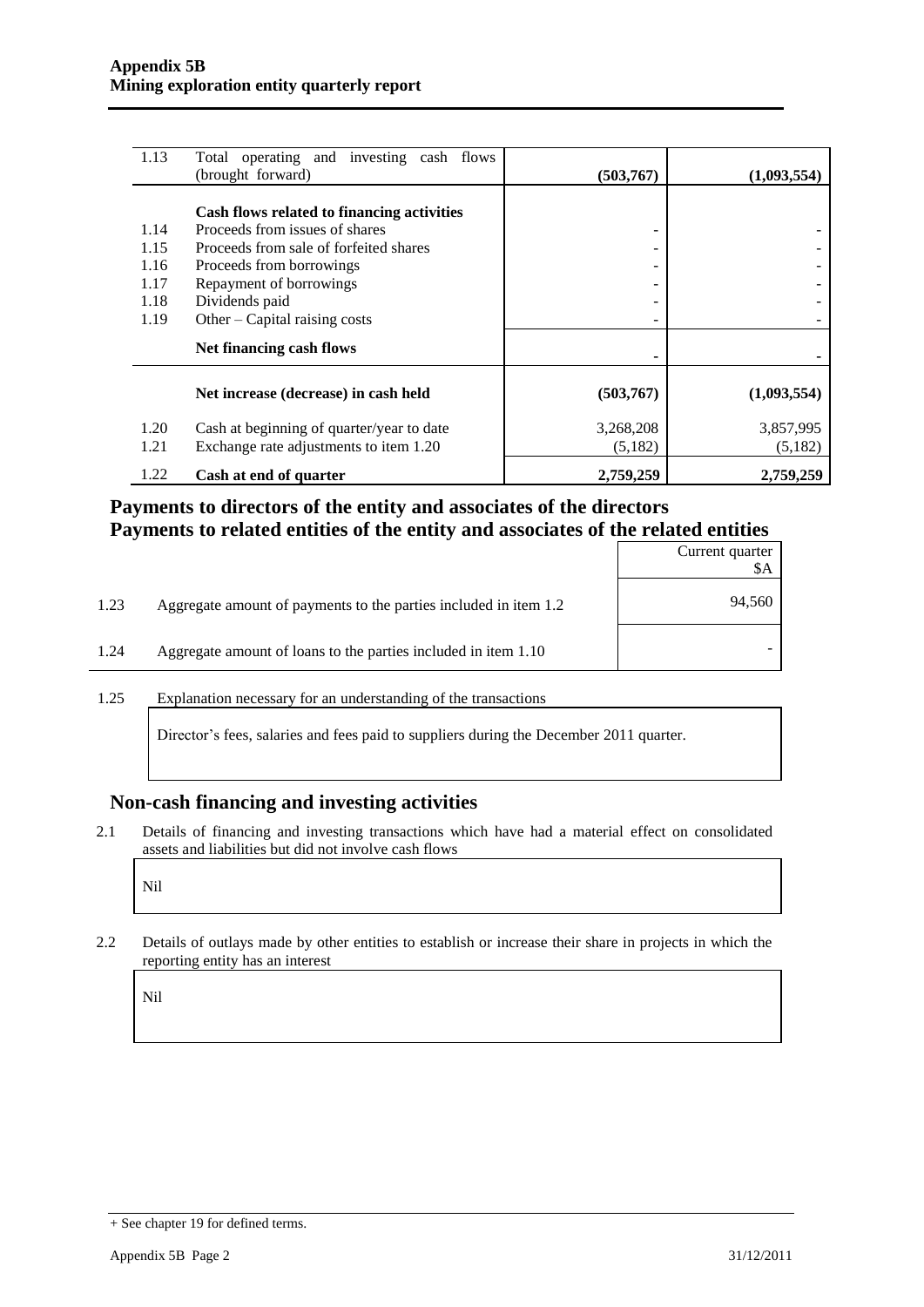### **Financing facilities available**

*Add notes as necessary for an understanding of the position.*

|     |                             | Amount available<br>\$A'000 | Amount used<br>\$A'000 |
|-----|-----------------------------|-----------------------------|------------------------|
| 3.1 | Loan facilities             | -                           |                        |
| 3.2 | Credit standby arrangements | -                           |                        |

## **Estimated cash outflows for next quarter**

|                       |                            | \$A'000 |
|-----------------------|----------------------------|---------|
| 4.1                   | Exploration and evaluation | 330     |
| 4.2<br>Development    |                            |         |
| 4.3<br>Production     |                            |         |
| 4.4<br>Administration |                            | 350     |
| <b>Total</b>          |                            | 680     |

 $\mathsf{r}$ 

# **Reconciliation of cash**

| Reconciliation of cash at the end of the quarter (as<br>shown in the consolidated statement of cash flows) to<br>the related items in the accounts is as follows. |                                                  | Current quarter<br>\$A'000 | Previous quarter<br>\$A'000 |
|-------------------------------------------------------------------------------------------------------------------------------------------------------------------|--------------------------------------------------|----------------------------|-----------------------------|
| 5.1                                                                                                                                                               | Cash on hand and at bank                         | 348,636                    | 189,978                     |
| 5.2                                                                                                                                                               | Deposits at call                                 | 2,363,796                  | 3,031,403                   |
| 5.3                                                                                                                                                               | Bank overdraft                                   |                            |                             |
| 5.4                                                                                                                                                               | Other – Bank Guarantee                           | 46,827                     | 46,827                      |
|                                                                                                                                                                   | <b>Total: Cash at end of quarter</b> (item 1.22) | 2,759,259                  | 3.268.208                   |

# **Changes in interests in mining tenements**

|     |                                                                     | Tenement<br>reference | Nature of interest<br>(note (2)) | Interest at<br>beginning<br>of quarter | Interest at<br>end of<br>quarter |
|-----|---------------------------------------------------------------------|-----------------------|----------------------------------|----------------------------------------|----------------------------------|
| 6.1 | Interests in mining<br>tenements relinquished,<br>reduced or lapsed |                       |                                  |                                        |                                  |
| 6.2 | Interests in mining<br>tenements acquired or<br>increased           |                       |                                  |                                        |                                  |

<sup>+</sup> See chapter 19 for defined terms.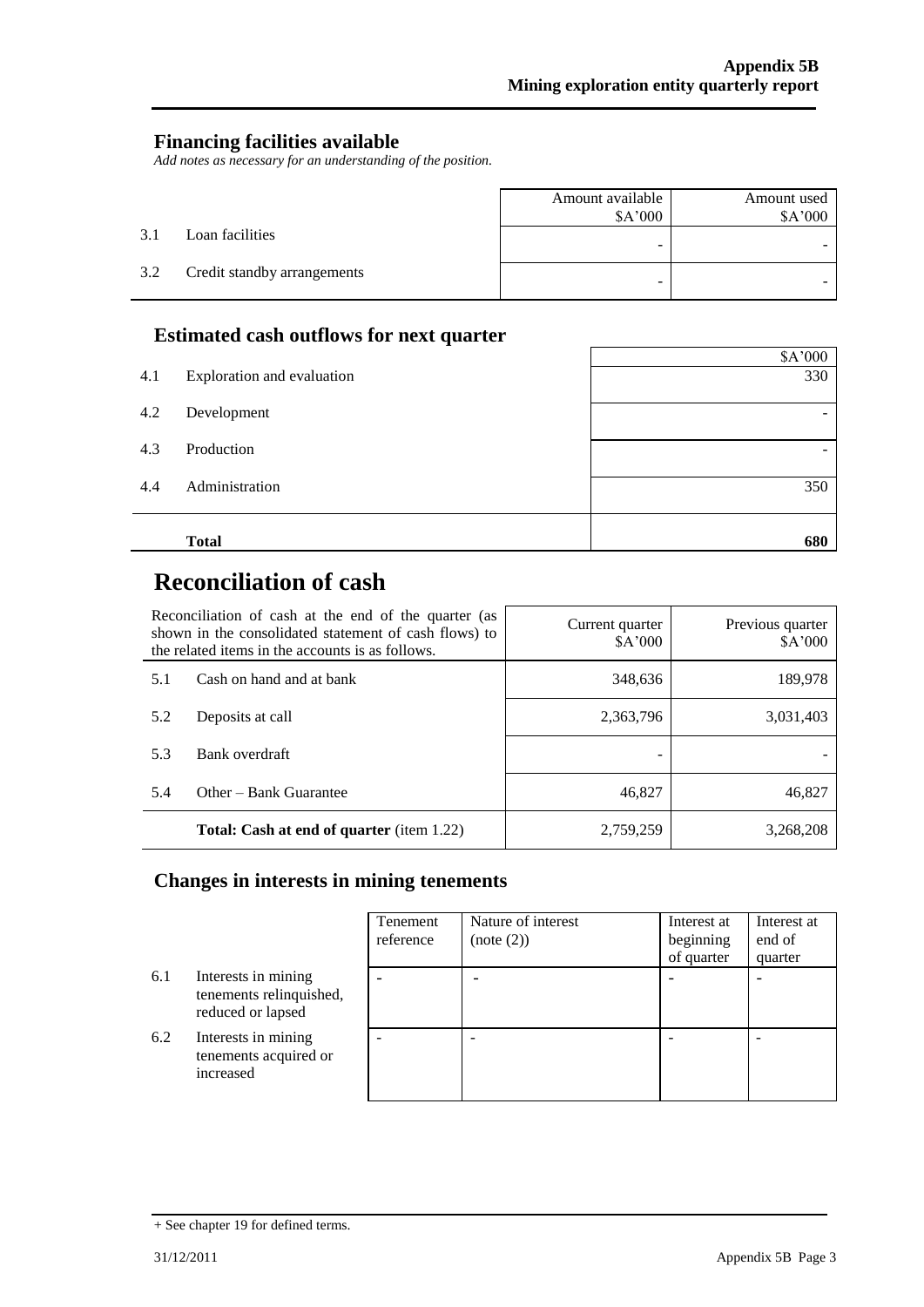#### **Issued and quoted securities at end of current quarter**

*Description includes rate of interest and any redemption or conversion rights together with prices and dates.*

| security (see note<br>security (see note 3)<br>$3)$ (cents)<br>(cents)<br>7.1<br>Preference<br><sup>+</sup> securities<br>(description)<br>7.2<br>Changes during<br>quarter<br>(a) Increases<br>through issues<br>(b) Decreases<br>through returns of<br>capital, buy-backs,<br>redemptions<br>7.3<br>206,560,000<br>206,560,000<br>+Ordinary<br>securities<br>7.4<br>Changes during<br>quarter<br>(a) Increases<br>through issues<br>(b) Decreases<br>through returns of<br>capital, buy-backs<br>(c) Released from<br><b>ASX</b> restriction<br><sup>+</sup> Convertible debt<br>7.5<br>securities<br>(description)<br>7.6<br>Changes during<br>quarter<br>(a) Increases<br>through issues<br>(b) Decreases<br>through securities<br>matured, converted<br>7.7<br><b>Options</b><br>Exercise price<br>Expiry date<br>(description and<br>400,000<br>\$0.75<br>31 March 2013<br>$\overline{\phantom{0}}$<br>189,000<br>\$0.25<br>30 June 2014<br>conversion factor)<br>30 November 2014<br>615,000<br>\$0.40<br>200,000<br>\$0.40<br>31 January 2015<br>$\overline{\phantom{a}}$<br>\$0.18<br>697,177<br>17 October 2015<br>$\overline{\phantom{m}}$<br>Expiry date<br>7.8<br>Exercise price<br>Issued during<br>17 October 2015<br>\$0.18<br>697,177<br>quarter<br>$\overline{\phantom{m}}$<br>7.9<br><b>Exercised</b> during<br>$\overline{\phantom{m}}$<br>quarter<br>Expired/lapsed<br>7.10<br>Exercise price<br>Expiry date<br>during quarter<br>$\overline{\phantom{0}}$<br>317.1<br><b>Debentures</b><br>$\qquad \qquad \blacksquare$<br>(totals only)<br>1<br>7.12<br><b>Unsecured notes</b><br>$\overline{\phantom{a}}$ |  | Total number | Number quoted | Issue price per | Amount paid up per |
|-----------------------------------------------------------------------------------------------------------------------------------------------------------------------------------------------------------------------------------------------------------------------------------------------------------------------------------------------------------------------------------------------------------------------------------------------------------------------------------------------------------------------------------------------------------------------------------------------------------------------------------------------------------------------------------------------------------------------------------------------------------------------------------------------------------------------------------------------------------------------------------------------------------------------------------------------------------------------------------------------------------------------------------------------------------------------------------------------------------------------------------------------------------------------------------------------------------------------------------------------------------------------------------------------------------------------------------------------------------------------------------------------------------------------------------------------------------------------------------------------------------------------------------------------------------------------------------------------------------------------------------|--|--------------|---------------|-----------------|--------------------|
|                                                                                                                                                                                                                                                                                                                                                                                                                                                                                                                                                                                                                                                                                                                                                                                                                                                                                                                                                                                                                                                                                                                                                                                                                                                                                                                                                                                                                                                                                                                                                                                                                                   |  |              |               |                 |                    |
|                                                                                                                                                                                                                                                                                                                                                                                                                                                                                                                                                                                                                                                                                                                                                                                                                                                                                                                                                                                                                                                                                                                                                                                                                                                                                                                                                                                                                                                                                                                                                                                                                                   |  |              |               |                 |                    |
|                                                                                                                                                                                                                                                                                                                                                                                                                                                                                                                                                                                                                                                                                                                                                                                                                                                                                                                                                                                                                                                                                                                                                                                                                                                                                                                                                                                                                                                                                                                                                                                                                                   |  |              |               |                 |                    |
|                                                                                                                                                                                                                                                                                                                                                                                                                                                                                                                                                                                                                                                                                                                                                                                                                                                                                                                                                                                                                                                                                                                                                                                                                                                                                                                                                                                                                                                                                                                                                                                                                                   |  |              |               |                 |                    |
|                                                                                                                                                                                                                                                                                                                                                                                                                                                                                                                                                                                                                                                                                                                                                                                                                                                                                                                                                                                                                                                                                                                                                                                                                                                                                                                                                                                                                                                                                                                                                                                                                                   |  |              |               |                 |                    |
|                                                                                                                                                                                                                                                                                                                                                                                                                                                                                                                                                                                                                                                                                                                                                                                                                                                                                                                                                                                                                                                                                                                                                                                                                                                                                                                                                                                                                                                                                                                                                                                                                                   |  |              |               |                 |                    |
|                                                                                                                                                                                                                                                                                                                                                                                                                                                                                                                                                                                                                                                                                                                                                                                                                                                                                                                                                                                                                                                                                                                                                                                                                                                                                                                                                                                                                                                                                                                                                                                                                                   |  |              |               |                 |                    |
|                                                                                                                                                                                                                                                                                                                                                                                                                                                                                                                                                                                                                                                                                                                                                                                                                                                                                                                                                                                                                                                                                                                                                                                                                                                                                                                                                                                                                                                                                                                                                                                                                                   |  |              |               |                 |                    |
|                                                                                                                                                                                                                                                                                                                                                                                                                                                                                                                                                                                                                                                                                                                                                                                                                                                                                                                                                                                                                                                                                                                                                                                                                                                                                                                                                                                                                                                                                                                                                                                                                                   |  |              |               |                 |                    |
|                                                                                                                                                                                                                                                                                                                                                                                                                                                                                                                                                                                                                                                                                                                                                                                                                                                                                                                                                                                                                                                                                                                                                                                                                                                                                                                                                                                                                                                                                                                                                                                                                                   |  |              |               |                 |                    |
|                                                                                                                                                                                                                                                                                                                                                                                                                                                                                                                                                                                                                                                                                                                                                                                                                                                                                                                                                                                                                                                                                                                                                                                                                                                                                                                                                                                                                                                                                                                                                                                                                                   |  |              |               |                 |                    |
|                                                                                                                                                                                                                                                                                                                                                                                                                                                                                                                                                                                                                                                                                                                                                                                                                                                                                                                                                                                                                                                                                                                                                                                                                                                                                                                                                                                                                                                                                                                                                                                                                                   |  |              |               |                 |                    |
|                                                                                                                                                                                                                                                                                                                                                                                                                                                                                                                                                                                                                                                                                                                                                                                                                                                                                                                                                                                                                                                                                                                                                                                                                                                                                                                                                                                                                                                                                                                                                                                                                                   |  |              |               |                 |                    |
|                                                                                                                                                                                                                                                                                                                                                                                                                                                                                                                                                                                                                                                                                                                                                                                                                                                                                                                                                                                                                                                                                                                                                                                                                                                                                                                                                                                                                                                                                                                                                                                                                                   |  |              |               |                 |                    |
|                                                                                                                                                                                                                                                                                                                                                                                                                                                                                                                                                                                                                                                                                                                                                                                                                                                                                                                                                                                                                                                                                                                                                                                                                                                                                                                                                                                                                                                                                                                                                                                                                                   |  |              |               |                 |                    |
|                                                                                                                                                                                                                                                                                                                                                                                                                                                                                                                                                                                                                                                                                                                                                                                                                                                                                                                                                                                                                                                                                                                                                                                                                                                                                                                                                                                                                                                                                                                                                                                                                                   |  |              |               |                 |                    |
|                                                                                                                                                                                                                                                                                                                                                                                                                                                                                                                                                                                                                                                                                                                                                                                                                                                                                                                                                                                                                                                                                                                                                                                                                                                                                                                                                                                                                                                                                                                                                                                                                                   |  |              |               |                 |                    |
|                                                                                                                                                                                                                                                                                                                                                                                                                                                                                                                                                                                                                                                                                                                                                                                                                                                                                                                                                                                                                                                                                                                                                                                                                                                                                                                                                                                                                                                                                                                                                                                                                                   |  |              |               |                 |                    |
|                                                                                                                                                                                                                                                                                                                                                                                                                                                                                                                                                                                                                                                                                                                                                                                                                                                                                                                                                                                                                                                                                                                                                                                                                                                                                                                                                                                                                                                                                                                                                                                                                                   |  |              |               |                 |                    |
|                                                                                                                                                                                                                                                                                                                                                                                                                                                                                                                                                                                                                                                                                                                                                                                                                                                                                                                                                                                                                                                                                                                                                                                                                                                                                                                                                                                                                                                                                                                                                                                                                                   |  |              |               |                 |                    |
|                                                                                                                                                                                                                                                                                                                                                                                                                                                                                                                                                                                                                                                                                                                                                                                                                                                                                                                                                                                                                                                                                                                                                                                                                                                                                                                                                                                                                                                                                                                                                                                                                                   |  |              |               |                 |                    |
|                                                                                                                                                                                                                                                                                                                                                                                                                                                                                                                                                                                                                                                                                                                                                                                                                                                                                                                                                                                                                                                                                                                                                                                                                                                                                                                                                                                                                                                                                                                                                                                                                                   |  |              |               |                 |                    |
|                                                                                                                                                                                                                                                                                                                                                                                                                                                                                                                                                                                                                                                                                                                                                                                                                                                                                                                                                                                                                                                                                                                                                                                                                                                                                                                                                                                                                                                                                                                                                                                                                                   |  |              |               |                 |                    |
|                                                                                                                                                                                                                                                                                                                                                                                                                                                                                                                                                                                                                                                                                                                                                                                                                                                                                                                                                                                                                                                                                                                                                                                                                                                                                                                                                                                                                                                                                                                                                                                                                                   |  |              |               |                 |                    |
|                                                                                                                                                                                                                                                                                                                                                                                                                                                                                                                                                                                                                                                                                                                                                                                                                                                                                                                                                                                                                                                                                                                                                                                                                                                                                                                                                                                                                                                                                                                                                                                                                                   |  |              |               |                 |                    |
|                                                                                                                                                                                                                                                                                                                                                                                                                                                                                                                                                                                                                                                                                                                                                                                                                                                                                                                                                                                                                                                                                                                                                                                                                                                                                                                                                                                                                                                                                                                                                                                                                                   |  |              |               |                 |                    |
|                                                                                                                                                                                                                                                                                                                                                                                                                                                                                                                                                                                                                                                                                                                                                                                                                                                                                                                                                                                                                                                                                                                                                                                                                                                                                                                                                                                                                                                                                                                                                                                                                                   |  |              |               |                 |                    |
|                                                                                                                                                                                                                                                                                                                                                                                                                                                                                                                                                                                                                                                                                                                                                                                                                                                                                                                                                                                                                                                                                                                                                                                                                                                                                                                                                                                                                                                                                                                                                                                                                                   |  |              |               |                 |                    |
|                                                                                                                                                                                                                                                                                                                                                                                                                                                                                                                                                                                                                                                                                                                                                                                                                                                                                                                                                                                                                                                                                                                                                                                                                                                                                                                                                                                                                                                                                                                                                                                                                                   |  |              |               |                 |                    |
|                                                                                                                                                                                                                                                                                                                                                                                                                                                                                                                                                                                                                                                                                                                                                                                                                                                                                                                                                                                                                                                                                                                                                                                                                                                                                                                                                                                                                                                                                                                                                                                                                                   |  |              |               |                 |                    |
|                                                                                                                                                                                                                                                                                                                                                                                                                                                                                                                                                                                                                                                                                                                                                                                                                                                                                                                                                                                                                                                                                                                                                                                                                                                                                                                                                                                                                                                                                                                                                                                                                                   |  |              |               |                 |                    |
|                                                                                                                                                                                                                                                                                                                                                                                                                                                                                                                                                                                                                                                                                                                                                                                                                                                                                                                                                                                                                                                                                                                                                                                                                                                                                                                                                                                                                                                                                                                                                                                                                                   |  |              |               |                 |                    |
|                                                                                                                                                                                                                                                                                                                                                                                                                                                                                                                                                                                                                                                                                                                                                                                                                                                                                                                                                                                                                                                                                                                                                                                                                                                                                                                                                                                                                                                                                                                                                                                                                                   |  |              |               |                 |                    |
|                                                                                                                                                                                                                                                                                                                                                                                                                                                                                                                                                                                                                                                                                                                                                                                                                                                                                                                                                                                                                                                                                                                                                                                                                                                                                                                                                                                                                                                                                                                                                                                                                                   |  |              |               |                 |                    |
|                                                                                                                                                                                                                                                                                                                                                                                                                                                                                                                                                                                                                                                                                                                                                                                                                                                                                                                                                                                                                                                                                                                                                                                                                                                                                                                                                                                                                                                                                                                                                                                                                                   |  |              |               |                 |                    |
|                                                                                                                                                                                                                                                                                                                                                                                                                                                                                                                                                                                                                                                                                                                                                                                                                                                                                                                                                                                                                                                                                                                                                                                                                                                                                                                                                                                                                                                                                                                                                                                                                                   |  |              |               |                 |                    |
|                                                                                                                                                                                                                                                                                                                                                                                                                                                                                                                                                                                                                                                                                                                                                                                                                                                                                                                                                                                                                                                                                                                                                                                                                                                                                                                                                                                                                                                                                                                                                                                                                                   |  |              |               |                 |                    |
|                                                                                                                                                                                                                                                                                                                                                                                                                                                                                                                                                                                                                                                                                                                                                                                                                                                                                                                                                                                                                                                                                                                                                                                                                                                                                                                                                                                                                                                                                                                                                                                                                                   |  |              |               |                 |                    |
|                                                                                                                                                                                                                                                                                                                                                                                                                                                                                                                                                                                                                                                                                                                                                                                                                                                                                                                                                                                                                                                                                                                                                                                                                                                                                                                                                                                                                                                                                                                                                                                                                                   |  |              |               |                 |                    |
|                                                                                                                                                                                                                                                                                                                                                                                                                                                                                                                                                                                                                                                                                                                                                                                                                                                                                                                                                                                                                                                                                                                                                                                                                                                                                                                                                                                                                                                                                                                                                                                                                                   |  |              |               |                 |                    |
|                                                                                                                                                                                                                                                                                                                                                                                                                                                                                                                                                                                                                                                                                                                                                                                                                                                                                                                                                                                                                                                                                                                                                                                                                                                                                                                                                                                                                                                                                                                                                                                                                                   |  |              |               |                 |                    |
|                                                                                                                                                                                                                                                                                                                                                                                                                                                                                                                                                                                                                                                                                                                                                                                                                                                                                                                                                                                                                                                                                                                                                                                                                                                                                                                                                                                                                                                                                                                                                                                                                                   |  |              |               |                 |                    |
|                                                                                                                                                                                                                                                                                                                                                                                                                                                                                                                                                                                                                                                                                                                                                                                                                                                                                                                                                                                                                                                                                                                                                                                                                                                                                                                                                                                                                                                                                                                                                                                                                                   |  |              |               |                 |                    |
|                                                                                                                                                                                                                                                                                                                                                                                                                                                                                                                                                                                                                                                                                                                                                                                                                                                                                                                                                                                                                                                                                                                                                                                                                                                                                                                                                                                                                                                                                                                                                                                                                                   |  |              |               |                 |                    |
|                                                                                                                                                                                                                                                                                                                                                                                                                                                                                                                                                                                                                                                                                                                                                                                                                                                                                                                                                                                                                                                                                                                                                                                                                                                                                                                                                                                                                                                                                                                                                                                                                                   |  |              |               |                 |                    |
|                                                                                                                                                                                                                                                                                                                                                                                                                                                                                                                                                                                                                                                                                                                                                                                                                                                                                                                                                                                                                                                                                                                                                                                                                                                                                                                                                                                                                                                                                                                                                                                                                                   |  |              |               |                 |                    |
|                                                                                                                                                                                                                                                                                                                                                                                                                                                                                                                                                                                                                                                                                                                                                                                                                                                                                                                                                                                                                                                                                                                                                                                                                                                                                                                                                                                                                                                                                                                                                                                                                                   |  |              |               |                 |                    |
|                                                                                                                                                                                                                                                                                                                                                                                                                                                                                                                                                                                                                                                                                                                                                                                                                                                                                                                                                                                                                                                                                                                                                                                                                                                                                                                                                                                                                                                                                                                                                                                                                                   |  |              |               |                 |                    |
|                                                                                                                                                                                                                                                                                                                                                                                                                                                                                                                                                                                                                                                                                                                                                                                                                                                                                                                                                                                                                                                                                                                                                                                                                                                                                                                                                                                                                                                                                                                                                                                                                                   |  |              |               |                 |                    |
| (totals only)                                                                                                                                                                                                                                                                                                                                                                                                                                                                                                                                                                                                                                                                                                                                                                                                                                                                                                                                                                                                                                                                                                                                                                                                                                                                                                                                                                                                                                                                                                                                                                                                                     |  |              |               |                 |                    |

<sup>+</sup> See chapter 19 for defined terms.